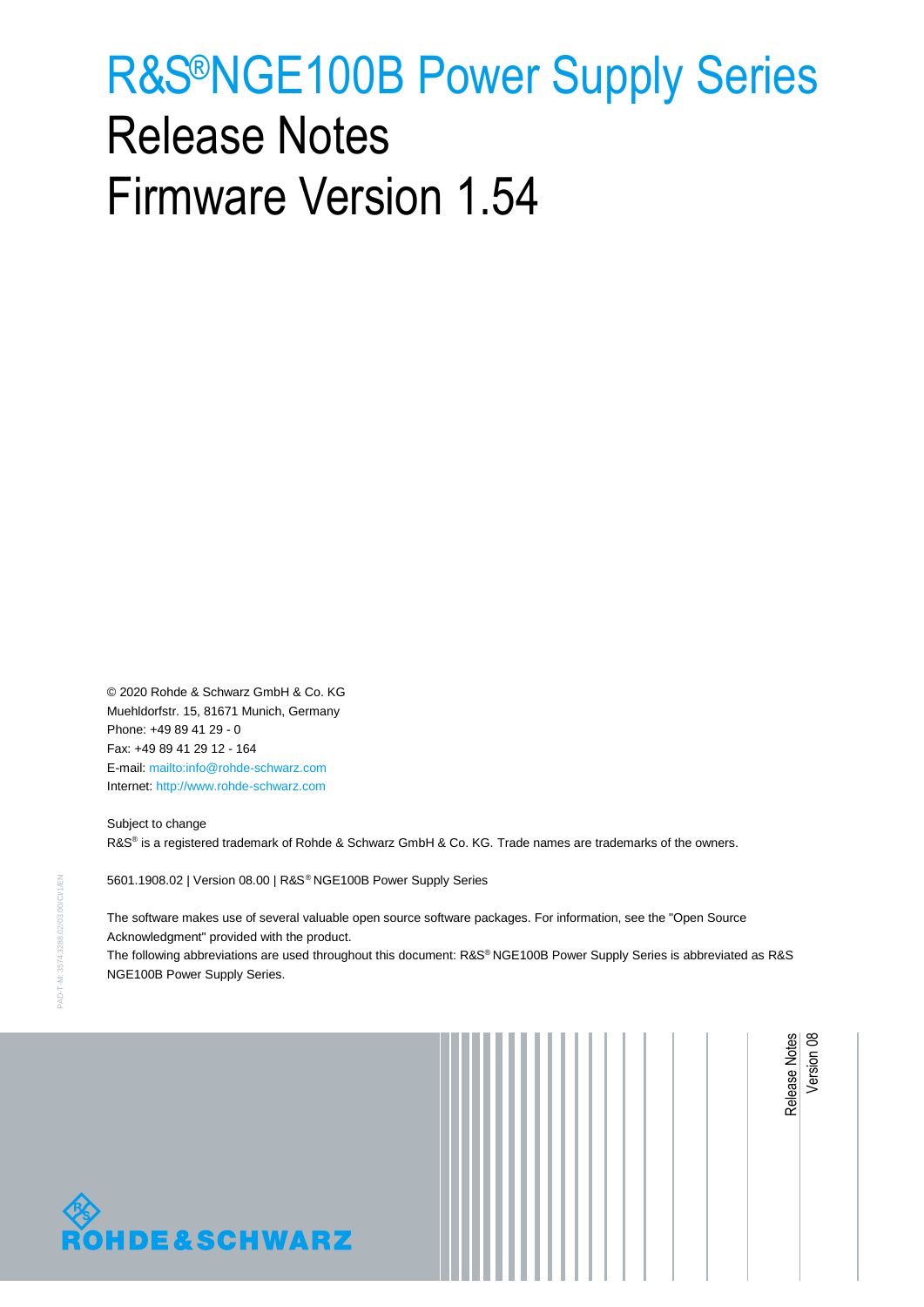# **Contents**

| $\mathbf 1$    | Information on the Current Version and History 3 |  |
|----------------|--------------------------------------------------|--|
| 1.1            |                                                  |  |
| 2 <sup>1</sup> |                                                  |  |
|                |                                                  |  |
| 3.1            |                                                  |  |
| 3.2            |                                                  |  |
|                |                                                  |  |
|                |                                                  |  |
|                |                                                  |  |
|                |                                                  |  |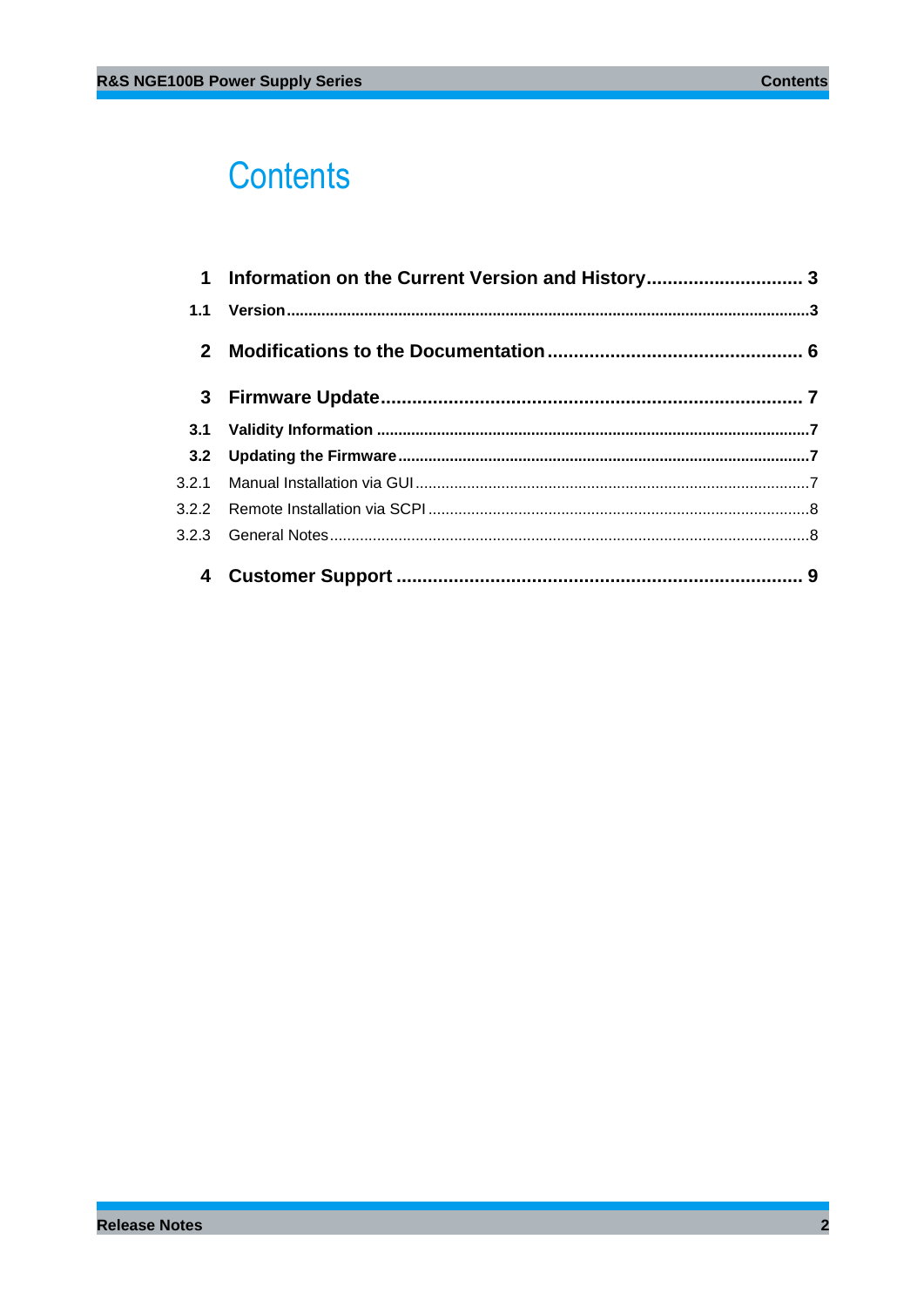# <span id="page-2-0"></span>1 Information on the Current Version and **History**

# <span id="page-2-1"></span>**1.1 Version**

#### **Firmware package contents**

| l Version | <b>Contents</b>              |
|-----------|------------------------------|
| 1.54      | firmware update files:       |
|           | · NGE100FWRelease.tar.gz.enc |
|           | NGE100FWRelease.fwp          |

#### **New Functionality**

| Version Functions |  |
|-------------------|--|
|                   |  |

The following table lists modifications, which were introduced in earlier versions, and indicates the version in which the modification was introduced:

| <b>Version</b> | <b>Functions</b>                                   |
|----------------|----------------------------------------------------|
| 1.20           | Power supply base firmware                         |
| 1.20           | NGE100-K101: Ethernet Option                       |
| 1.20           | NGE100-K102: Wireless LAN Option                   |
| 1.30           | NGE100-K103: Digital IO Option                     |
| 1.40           | Supports USB VCP connection for remote control     |
| 1.40           | Supports HMExplorer desktop software               |
| 1.40           | Supports screen capture to USB stick or HMExplorer |
| 1.51           | Supports exporting OSA document into USB stick     |

### **Modified Functionality**

| Version Functions |  |
|-------------------|--|
|                   |  |

The following table lists modifications, which were introduced in earlier versions, and indicates the version in which the modification was introduced:

| <b>Version</b> | <b>Functions</b>                                                                       |
|----------------|----------------------------------------------------------------------------------------|
| 1.20           | None                                                                                   |
| 1.30           | When changing configurations in menu, pressing "Back" key will exit configuration mode |
| 1.30           | Beep sound is enabled when pressing "Enter", "Back" and "Menu" keys                    |
| 1.40           | "Back" key cancels current setting when changing configurations in menu                |
| 1.40           | EasyArb can be started via "Enter" keypress on front panel                             |
| 1.40           | Firmware update process is changed                                                     |
| 1.40           | If LAN is connected, WLAN will be disconnected automatically                           |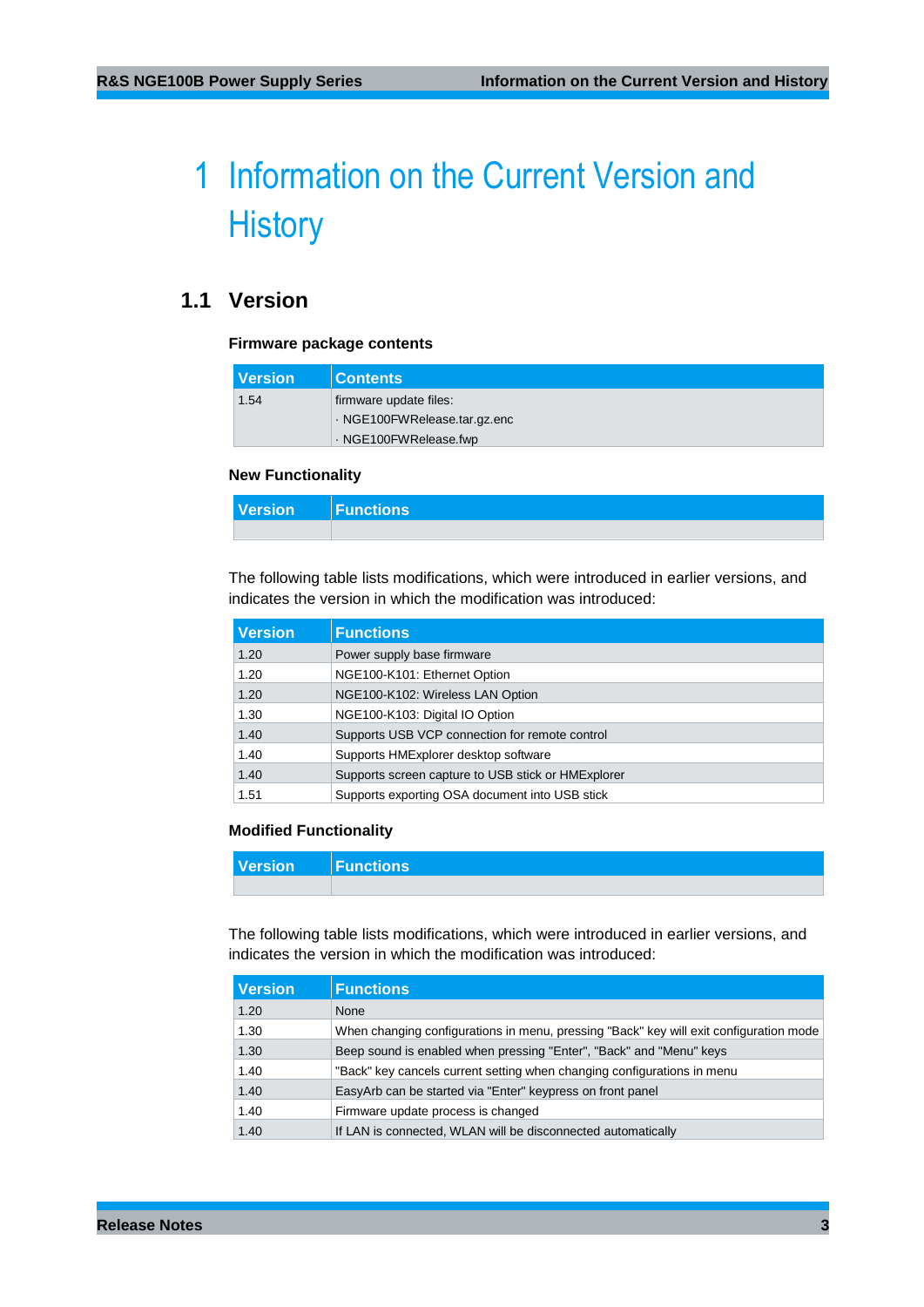| <b>Version</b> | <b>Functions</b>                                                                                                |  |
|----------------|-----------------------------------------------------------------------------------------------------------------|--|
| 1.40           | Device general settings are recalled automatically during next startup                                          |  |
| 1.50           | Graphical user interface design is updated                                                                      |  |
| 1.50           | System time is set to 2018-01-01 after power on                                                                 |  |
| 1.52           | Changed unit from [ms] to [s] for input parameter for EasyRamp duration and fuse delay                          |  |
| 1.52           | Firmware update resets save/recall settings                                                                     |  |
| 1.53           | Reset command modified (prevent reset of USB settings and buzzer settings, clear<br>channel history in NGE102B) |  |
| 1.53           | Master DIO enable interface (addition to GUI & SCPI)                                                            |  |
| 1.53           | Save/Recall for DIO changed to store individual DIO status                                                      |  |

### **Improvements**

| <b>Version</b> | <b>Improvements</b>                       |
|----------------|-------------------------------------------|
| 1.54           | Fan control optimized to remove noise     |
| 1.54           | Preserving of WLAN SSID names with spaces |
| 1.54           | WLAN password fix for "\$" characters     |
| 1.54           | GUI status bar color fix for TMC/VCP      |

The following table lists modifications, which were introduced in earlier versions, and indicates the version in which the modification was introduced:

| <b>Version</b> | <b>Improvements</b>                                                                                            |  |  |
|----------------|----------------------------------------------------------------------------------------------------------------|--|--|
| 1.20           | <b>None</b>                                                                                                    |  |  |
| 1.30           | New remote control commands to save/recall device settings. *SAV; *RCL                                         |  |  |
| 1.30           | Remote control commands to configure EasyArb are available                                                     |  |  |
| 1.40           | Output performance is improved at low voltage range                                                            |  |  |
| 1.40           | Virtual Keyboard layout is changed                                                                             |  |  |
| 1.40           | Store / Recall function is available for Digital IO and EasyArb data                                           |  |  |
| 1.51           | Remote control commands to query CV/CC status and OTP tripped status are added                                 |  |  |
| 1.51           | Navigation bug on NGE102 inside Protection menu is fixed                                                       |  |  |
| 1.51           | Device name is corrected for USBTMC connection to Windows                                                      |  |  |
| 1.51           | Number of EasyArb data points is retrieved correctly by remote control command                                 |  |  |
| 1.51           | EasyArb Trigger is available for selection in Digital IO only if Ch 1 is selected                              |  |  |
| 1.52           | EasyRamp compatible with hmc804x driver for LabVIEW                                                            |  |  |
| 1.52           | Faster voltage turn on behavior                                                                                |  |  |
| 1.52           | Unexpected output turn off is fixed                                                                            |  |  |
| 1.53           | DIO reliability enhanced (latch up effect eliminated, off state control, output trigger after<br>logic switch) |  |  |

#### **Known Issues**

| Version Known-Issues |
|----------------------|
|                      |

The following table lists modifications, which were introduced in earlier versions, and indicates the version in which the modification was introduced: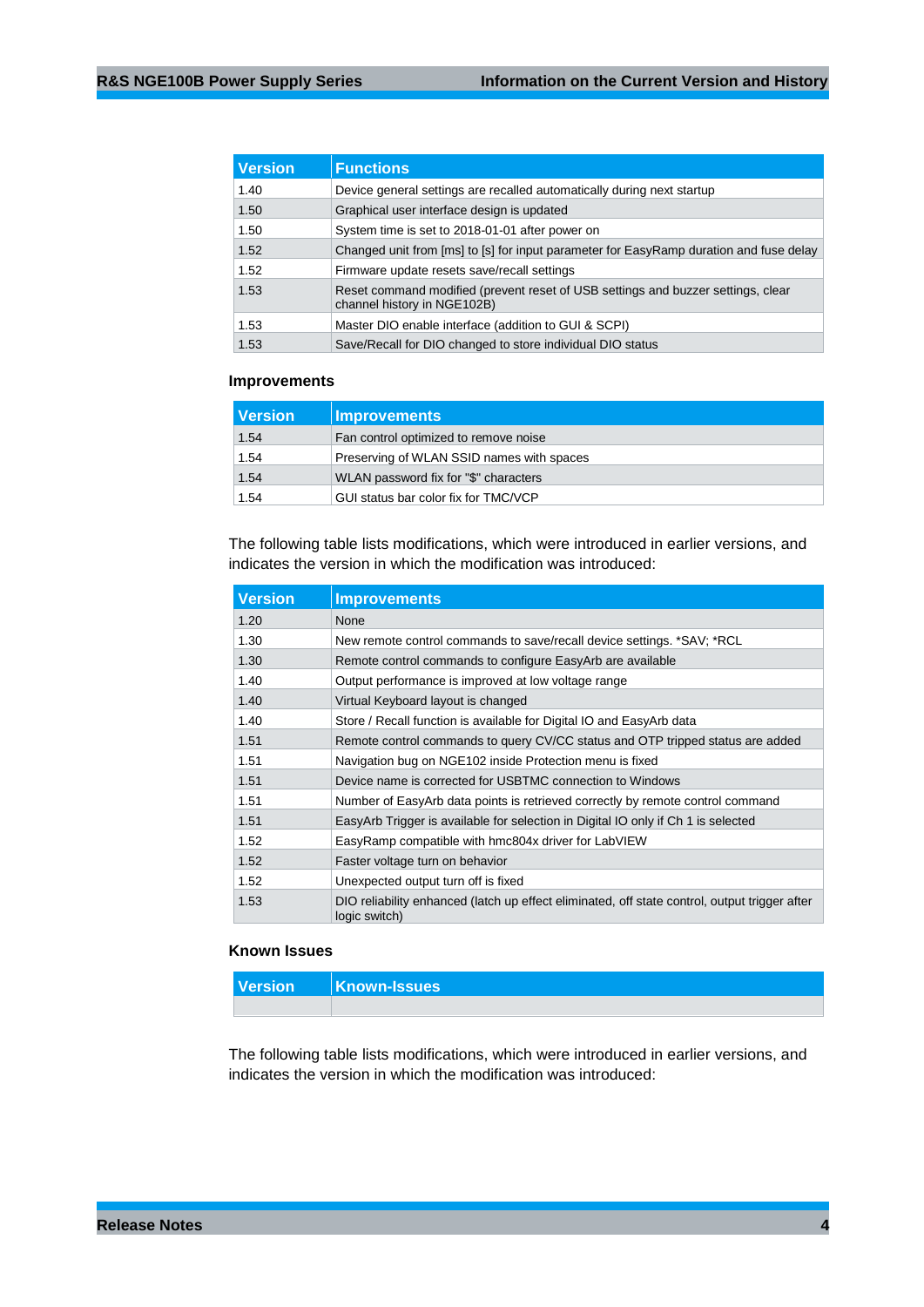| <b>Version</b> | <b>Known-Issues</b>                                                                                                                 |  |
|----------------|-------------------------------------------------------------------------------------------------------------------------------------|--|
| 1.30           | When moving the cursor towards the left from "space" key to "back" on the virtual<br>keyboard, the cursor will skip to the "@" key. |  |
| 1.40           | LXI indicator shows red color if LAN is not connected                                                                               |  |
| 1.40           | TMC indicator shows grey color after firmware update. Alternate the configuration in<br>menu and restart the device will fix it     |  |
| 1.52           | Virtual Keyboard exits by pressing any key if ESC key has the focus                                                                 |  |
| 1.52           | Option key installation could show error notification despite successful installation                                               |  |
| 1.52           | USBTMC connection might fail if NRP-Z driver is installed                                                                           |  |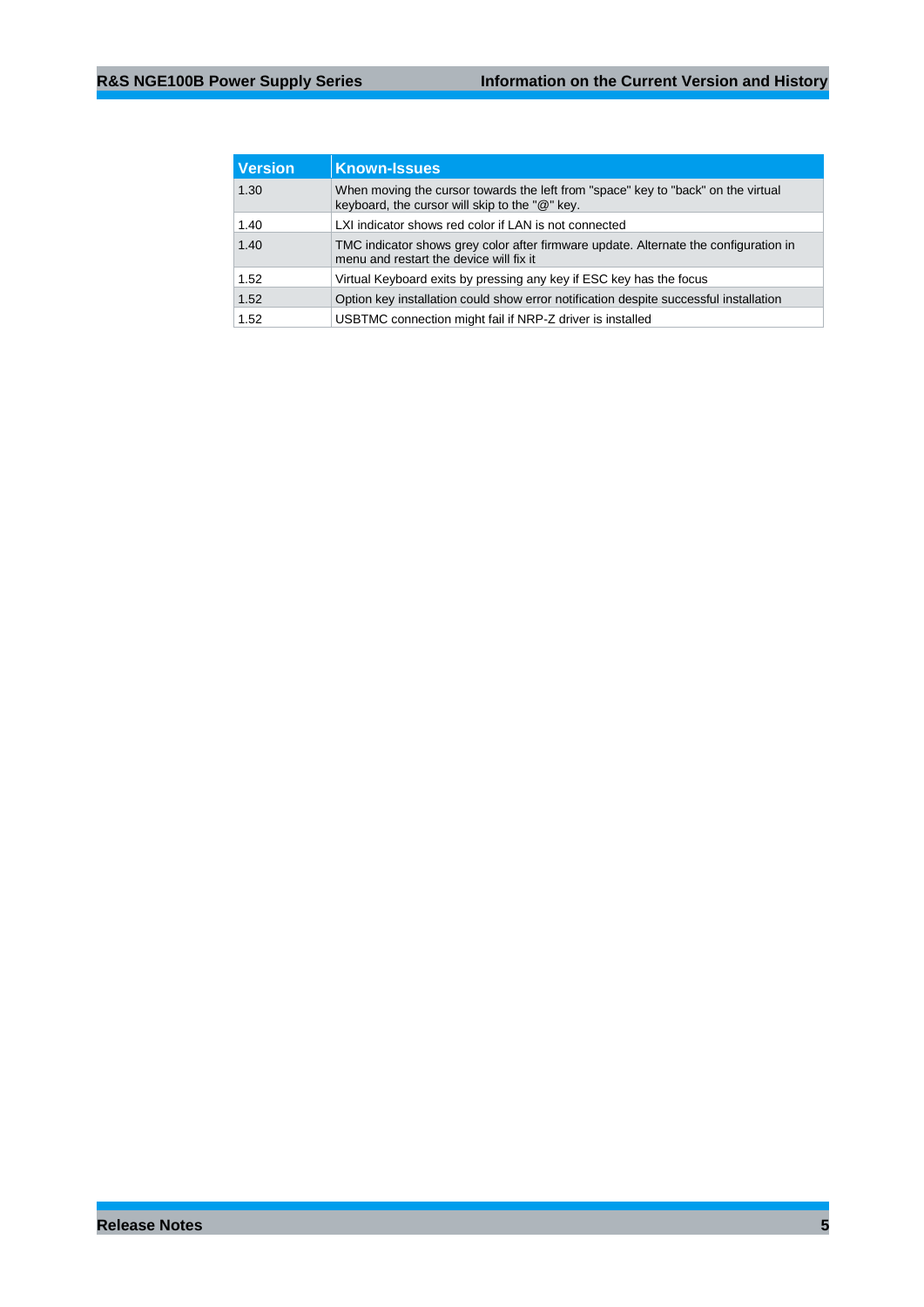# <span id="page-5-0"></span>2 Modifications to the Documentation

The latest documentation can be downloaded from the R&S NGE100B Power Supply product web page under: [http://www.rohde-schwarz.com/product/nge100b](http://www.rohde-schwarz.com/product/nge100).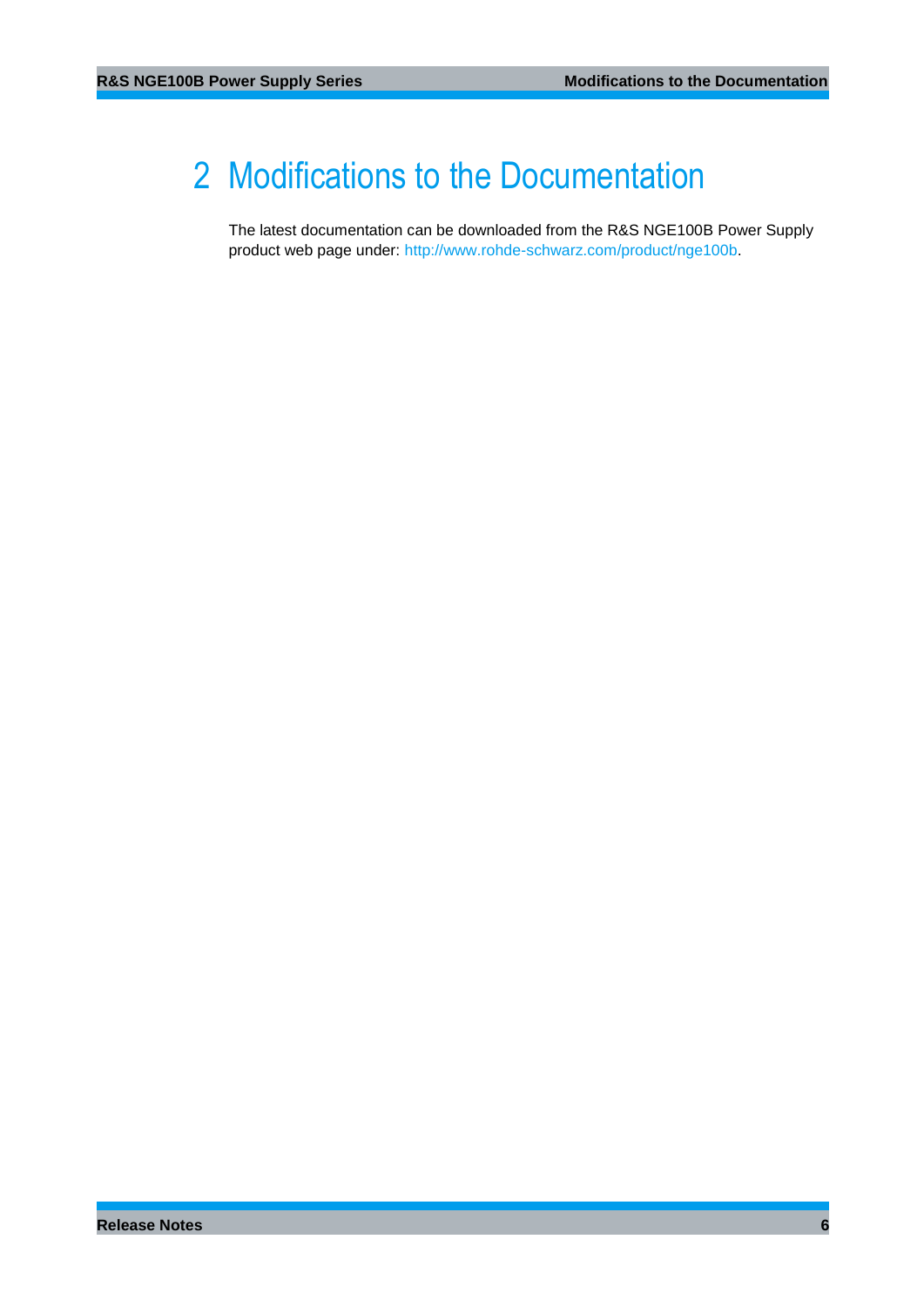# <span id="page-6-0"></span>3 Firmware Update

<span id="page-6-1"></span>The latest firmware file is available for download from the product web page: [http://www.rohde-schwarz.com/product/nge100b](http://www.rohde-schwarz.com/product/nge100).

# **3.1 Validity Information**

<span id="page-6-2"></span>The installation file is valid for both NGE102B and NGE103B.

### **3.2 Updating the Firmware**

<span id="page-6-3"></span>There are two ways to update the firmware: manually or remotely.

### **3.2.1 Manual Installation via GUI**

1. Before updating the firmware, prepare a USB stick formatted as FAT32.

2. Download firmware file from R&S NGE100B product page and unzip it. There are two installation files after unzip. The file names are NGE100FWRelease.tar.gz.enc and NGE100FWRelease.fwp.

3. Copy the two files into the base directory of a USB flash drive. Do not rename these files.

4. Insert the USB flash drive into the front USB port of the instrument and wait for a few seconds to initialize USB connection.

5. Press the Menu key to activate the instrument's setup menu. Select "Utilities  $\rightarrow$ Update" menu item. Current firmware version will be shown on screen. If firmware file is found, the R&S NGE100B displays the "Update" button (see figure below).

| Update                                                               |         |  |
|----------------------------------------------------------------------|---------|--|
|                                                                      | Version |  |
| Device                                                               | 1.50    |  |
|                                                                      |         |  |
| Start Update from USB                                                | Update  |  |
|                                                                      |         |  |
| Press Enter button to start<br>Instrument will restart automatically |         |  |
|                                                                      |         |  |
|                                                                      |         |  |

6. Press Enter key to start firmware update process. The instrument will reboot automatically as part of the update process.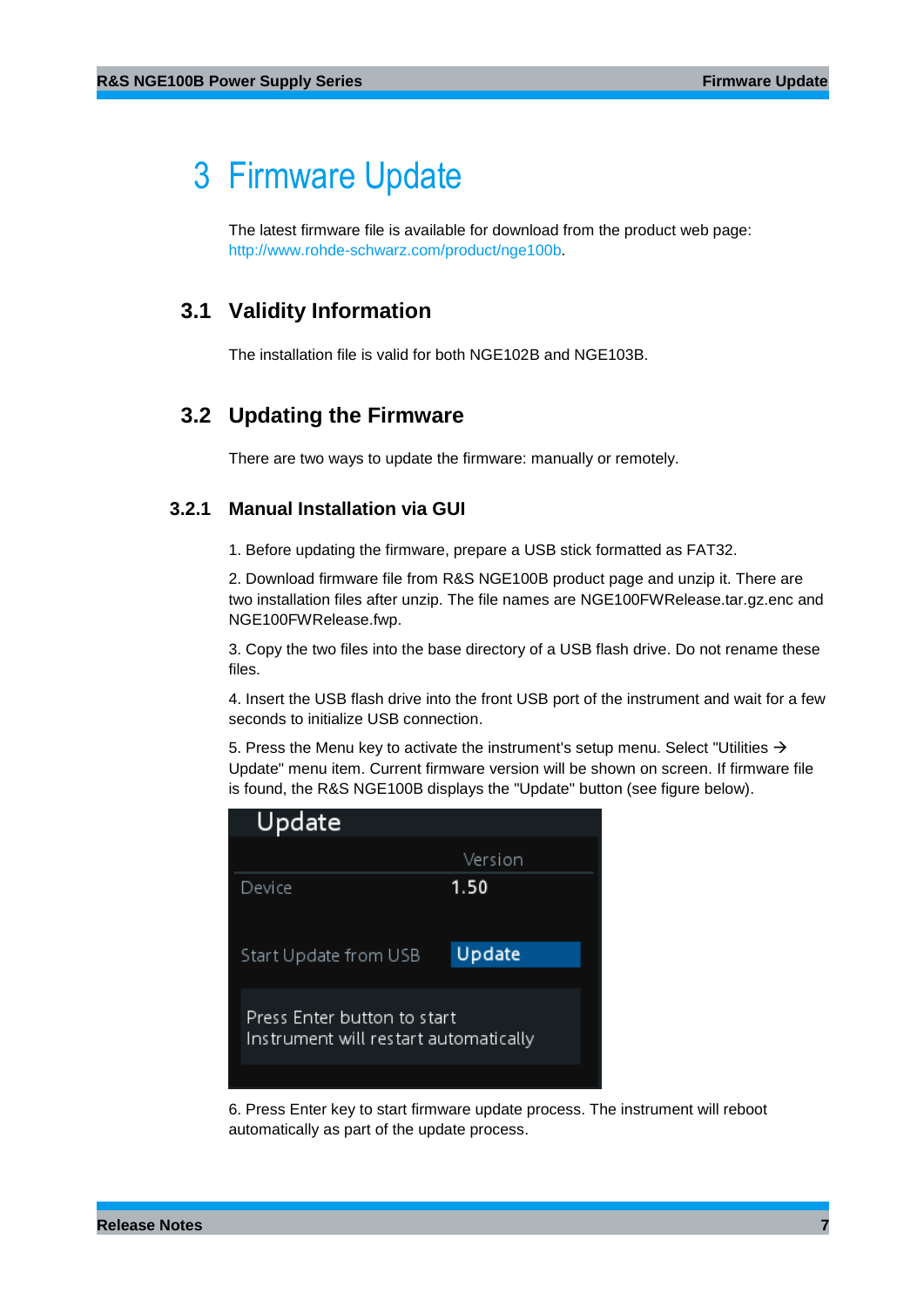7. Press Enter key to start firmware update when prompt. Alternatively, press Back button to cancel.

<span id="page-7-0"></span>8. Wait for the completion of the update process. Do not operate the instrument while firmware is updating.

### **3.2.2 Remote Installation via SCPI**

1. Before updating the firmware, prepare a USB stick formatted as FAT32.

2. Download firmware file from R&S NGE100B product page and unzip it. There are two installation files after unzip. The file names are NGE100FWRelease.tar.gz.enc and NGE100FWRelease.fwp.

3. Copy the two files into the base directory of a USB flash drive. Do not rename these files.

4. Insert the USB flash drive into the front USB port of the instrument and wait for a few seconds to initialize USB connection.

5. Connect to the instrument remotely via USB, LAN or WLAN.

6. Send the following SCPI command to start firmware update remotely:

DIAGnostic:SERVice:FWUP "NGE100FWRelease.tar.gz.enc"

7. The R&S NGE100B reboots automatically as part of the update process.

<span id="page-7-1"></span>8. Wait for the completion of the update process. Do not operate the instrument while firmware is updating.

### **3.2.3 General Notes**

The firmware update process takes 2 - 3 minutes to complete.

If update process completes successfully, the instrument will show green message. Power cycle the instrument to start using the new firmware.

In case update process fails, power cycle the instrument and try to update again.